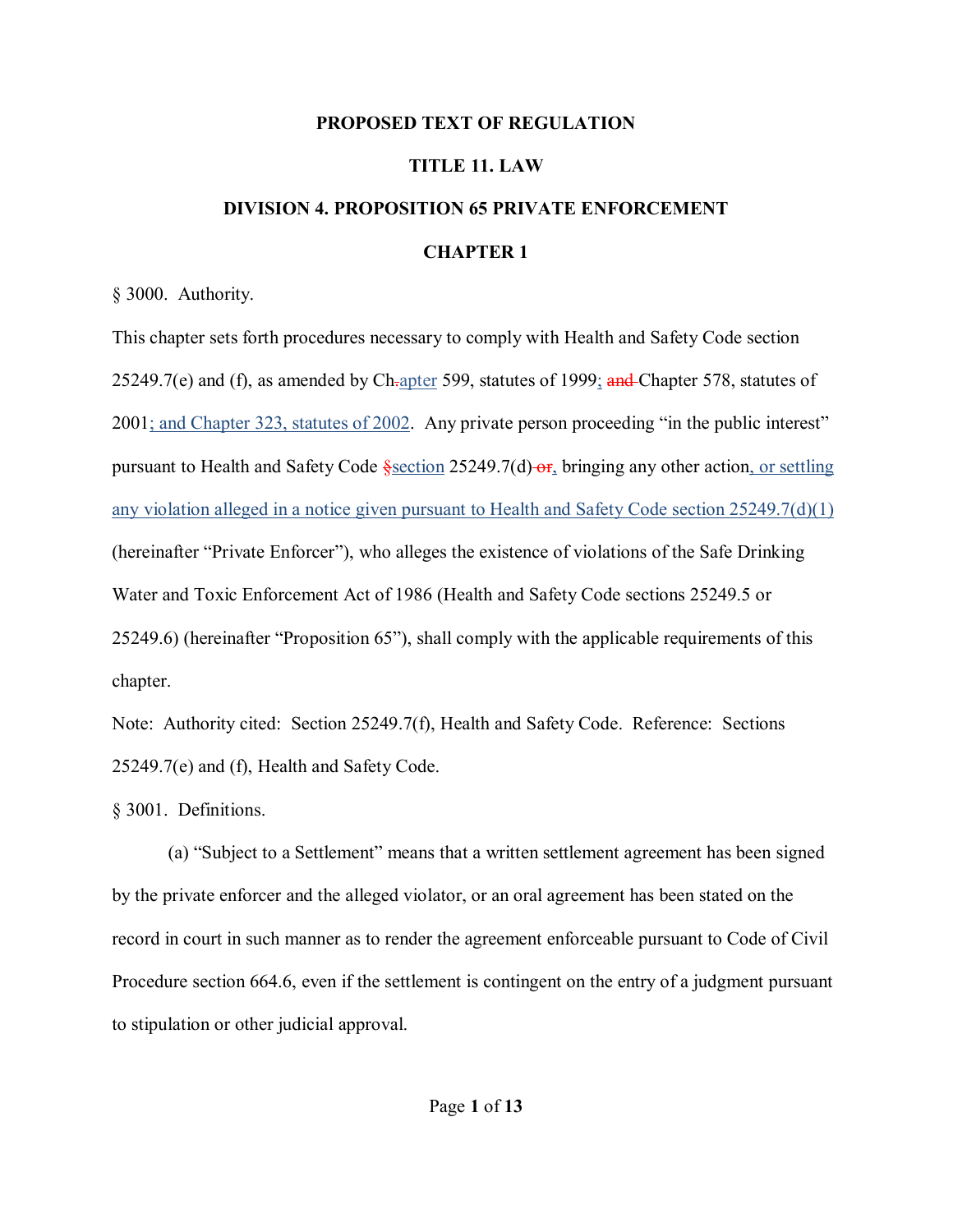(b) "Subject to a Judgment," means that the court has entered a judgment pursuant to stipulation, or that the court has entered an order entitling a party to entry of judgment (e.g., order granting a motion for summary judgment, order sustaining demurrer), regardless of whether the actual form of judgment has yet been prepared, approved, or filed.

(c) "Private Proposition 65 Action," means any complaint filed by a Private Enforcer in court in which a violation of Proposition 65 is alleged and the Private Enforcer is proceeding pursuant to Health and Safety Code section 25249.7(d).

(d) "Other Private Action Alleging Violations of Proposition 65" means a complaint filed by a Private Enforcer in which a violation of Proposition 65 is alleged, but the plaintiff is not proceeding pursuant to Health and Safety Code section 25249.7(d).

(e) "Settlement" means any agreement to resolve all or part of  $\frac{a_n}{a_n}$  action, including(1) an action in which a violation of Proposition 65 is alleged, or (2) any violation alleged in a notice given pursuant to Health and Safety Code section 25249.7(d)(1). "Settlement" includes any settlement by which injunctive relief, whether permanent or preliminary, is agreed upon, and also includes any agreement pursuant to which the case is dismissed, except for a voluntary dismissal in which no consideration is received from the defendant. Private Enforcers shall comply with these requirements for each partial settlement and any final settlement.

(f) "Additional Settlement Payment" means any settlement payment that is not a civil penalty, a reimbursement of costs, or a payment of attorney's fees. Note: Authority cited: Section 25249.7(f), Health and Safety Code. Reference: Sections 25249.7(e) and (f), Health and Safety Code.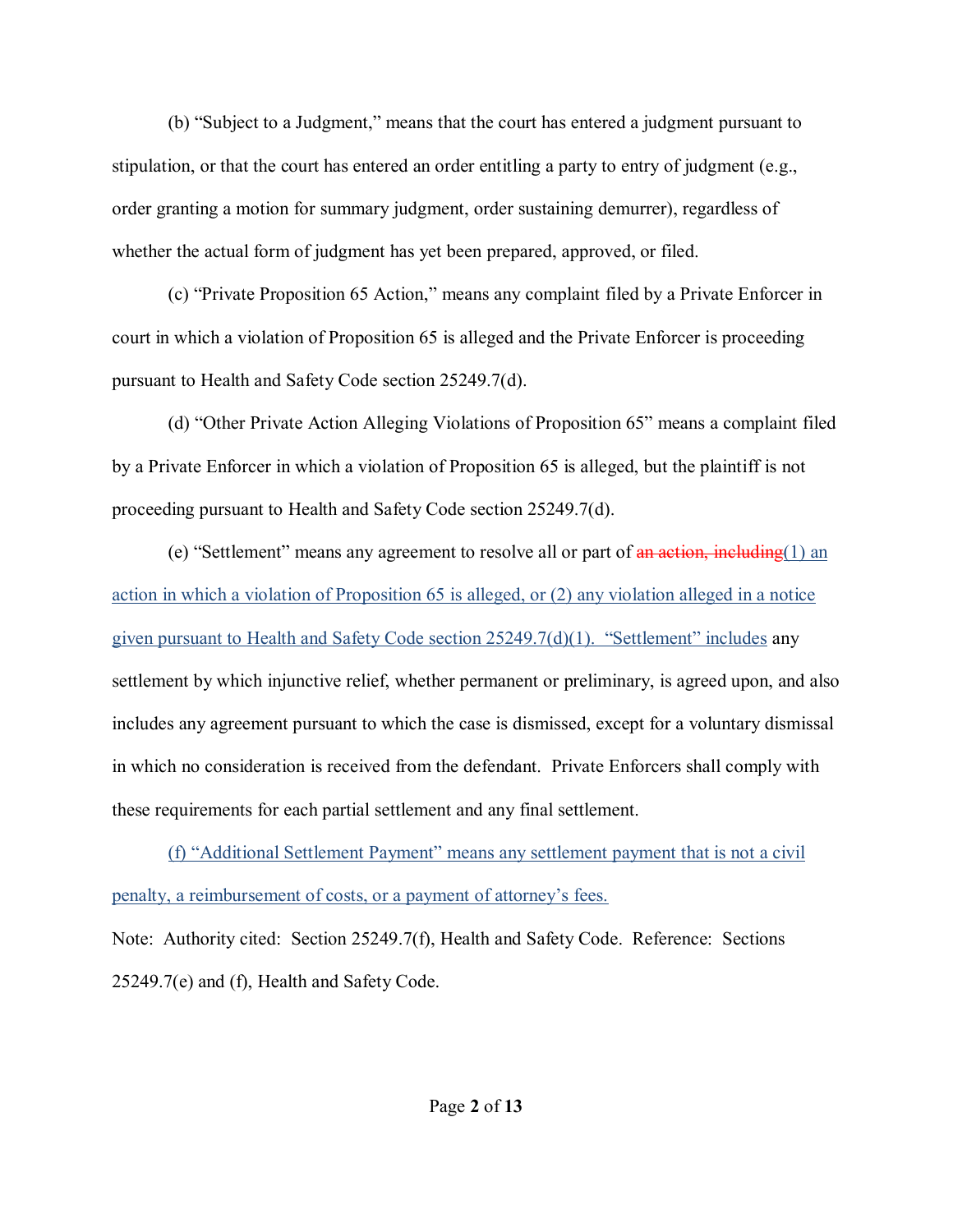§ 3002. Complaints.

A Private Enforcer who commences a Private Proposition 65 Action or an Other Private Action Alleging Violations of Proposition 65 shall serve a file-endorsed copy of the complaint, and a completed version of the Report of Civil Complaint Filing form attached as Appendix A to these regulations, upon the Attorney General within five days after receipt of the file-endorsed copy of the complaint from the court. Any amended complaint shall be served upon the Attorney General within five days after filing with the court along with a Supplemental Report of Civil Complaint Filing.

Note: Authority cited: Section 25249.7(f), Health and Safety Code. Reference: Sections 25249.7(e) and (f), Health and Safety Code.

§ 3003. Settlements.

(a) Settlements of Private Proposition 65 Actions. The Private Enforcer shall serve the Settlement on the Attorney General with a Report of Settlement in the form set forth in Appendix B within five days after the action is Subject to a Settlement, or concurrently with service of the motion for judicial approval of settlement pursuant to Health and Safety Code section  $25249.7(f)(4)$ , whichever is sooner. The motion and all supporting papers and exhibits shall be served on the Attorney General no later than forty-five days prior to the date of the hearing of the motion. If court rules or other applicable orders do not permit a forty-five day period, the Private Enforcer shall apply for permission to file the motion with a forty-five day notice period. If court rules or other applicable orders do not permit a forty-five day period, the Private Enforcer shall apply for permission to file the motion with a forty-five day notice period. If the court denies the request in whole or in part, the motion shall be noticed for the maximum time permitted by the court, and a copy of the application seeking a forty-five day time period and the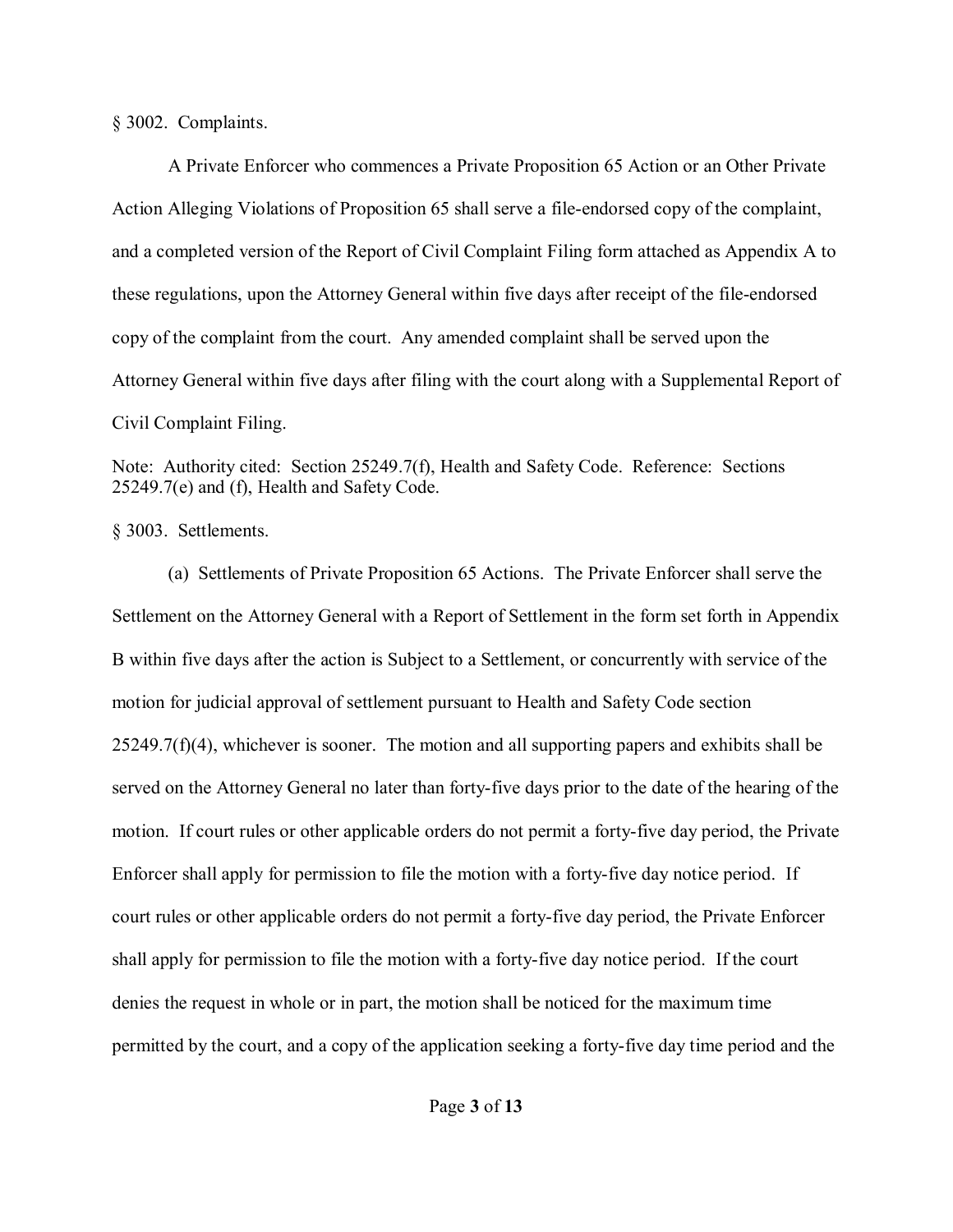court's order shall be served on the Attorney General with the motion for approval. The fortyfive day period shall not apply in any case in which the Attorney General is a plaintiff in consolidated or related matters with the Private Enforcer and the settlement is a Consent Judgment entered into by the Attorney General and the Private Enforcer. The submission to the Attorney General shall contain the entire agreement between the parties. The papers filed with the court shall advise the court that the fact that the Attorney General does not object or otherwise respond to a settlement shall not be construed as endorsement of or concurrence in any settlement.

(b) Settlements of Other Private Actions Alleging Proposition 65 Violations. The Private Enforcer shall serve the Attorney General with the Settlement and a Report of Settlement in the form set forth in Appendix B within two days after the action is Subject to a Settlement. The Attorney General shall have thirty days after actual receipt to review the settlement. During the thirty-day period, the settlement shall not be submitted to the court, unless required by court order or rule or the Attorney General has stated in writing that she or he does not object to entry of the settlement.

(c) Settlement of Noticed Violations Without Complaint. A Private Enforcer who has agreed to a settlement of any violation alleged in a notice given pursuant to Health and Safety Code section 25249.7(d)(1) without filing a complaint shall serve the Attorney General with the Settlement and a Report of Settlement in the form set forth in Appendix B within five days after any violation alleged in the notice is Subject to a Settlement.

(d) The fact that the Attorney General does not object or otherwise respond to a settlement shall not be construed as endorsement of or concurrence in any settlement.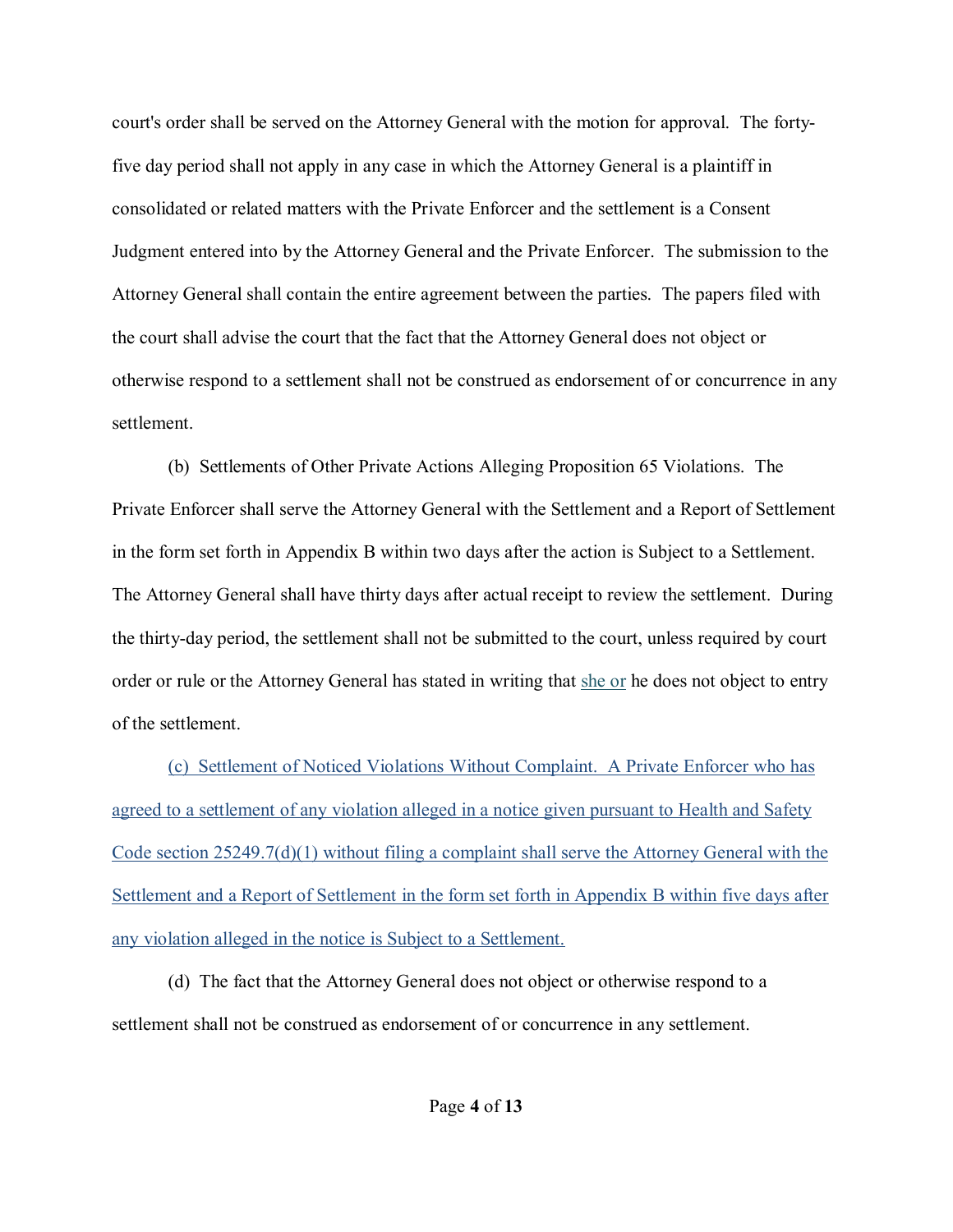Note: Authority cited: Section 25249.7(f), Health and Safety Code. Reference: Sections 25249.7(e) and (f), Health and Safety Code.

### **CHAPTER 3. SETTLEMENT GUIDELINES**

### § 3201. Attorney's Fees.

Code of Civil Procedure section 1021.5 permits an award of attorney's fees to a "successful party . . . in any action which has resulted in the enforcement of an important right affecting the public interest if: (a) a significant benefit . . . has been conferred on the general public or a large class of persons, (b) the necessity and financial burden of private enforcement . . . are such as to make the award appropriate, and (c) such fees should not in the interest of justice be paid out of the recovery, if any." These guidelines are intended to be consistent with existing law interpreting Code of Civil Procedure section 1021.5, but provide assistance to the litigants and the court in applying them to issues commonly arising under Proposition 65. These guidelines apply to settlements under which the basis for a fee award is provided by Code of Civil Procedure section 1021.5. Where there is a different or additional basis for an award of fees, parts of these guidelines may not apply. Since the Legislature has mandated that the court must determine that the attorney's fees in all settlements of Private Proposition 65 actions must be "reasonable under California law," the fact that the defendant agreed to pay the fee does not automatically render the fee reasonable. The fact that the fee award is part of a settlement, however, may justify applying a somewhat less exacting review of each element of the fee claim than would be applied in a contested fee application.

(a) Successful Party. The fact that a defendant changed its conduct prior to entry of a court order or judgment does not preclude a finding that the plaintiff was successful. If the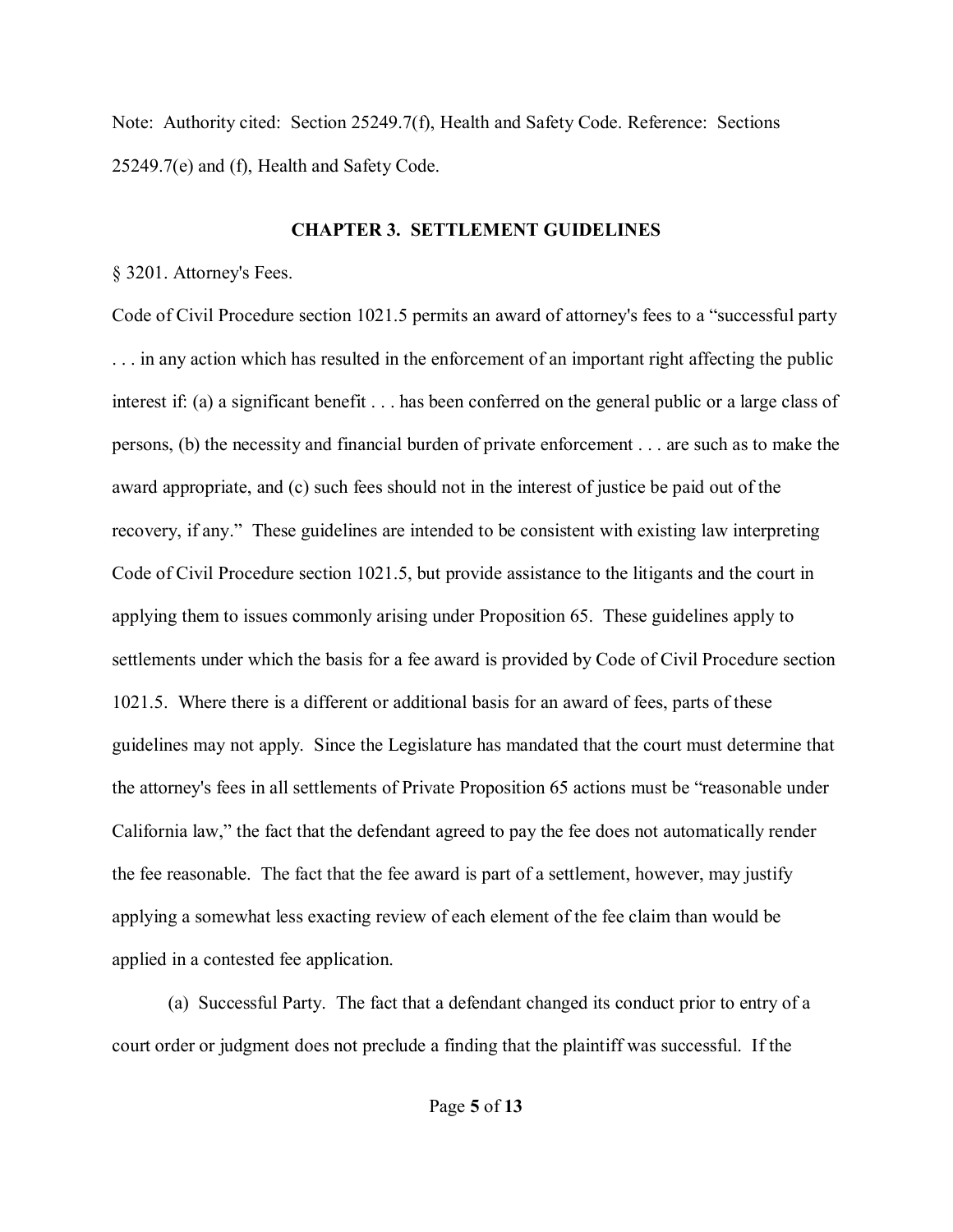plaintiff's action was the cause or "catalyst" of the change in conduct, the plaintiff may be deemed successful.

(b) Public Benefit.

(1) In a case alleging failure to warn, a settlement that provides for the giving of a clear and reasonable warning, where there had been no warning provided prior to the sixty-day notice, for an exposure that appears to require a warning, is presumed to confer a significant benefit on the public. If there is no evidence of an exposure for which a warning plausibly is required, there is no significant public benefit, even if a warning is given. If the relief consists of minor or technical changes in the language, appearance, or location of a warning in a manner that is not likely to significantly increase its visibility or effectiveness in communicating the warning to the exposed persons, there is no significant public benefit. Where a settlement sets forth a standard or formula for when a given product requires a warning, supporting evidence should show that at least some of the products in controversy in the action either are, or at some time were, above the warning level, or the existence of the standard or formula itself may not establish the existence of a significant public benefit.

(2) Reformulation of a product, changes in air emissions, or other changes in the defendant's practices which that reduce or eliminate the exposure to a listed chemical, in lieu of the provision of a warning, constitute a sufficient showing of public benefit are presumed to confer a significant benefit on the public. Where a settlement sets forth a standard or formula for reformulation, supporting evidence should show that (a) at least some of the products in controversy in the action either are, or at some time were, above the warning level, and (b) such products will be below the warning level as reformulated, or else the mere fact of reformulation may not establish the existence of a significant public benefit.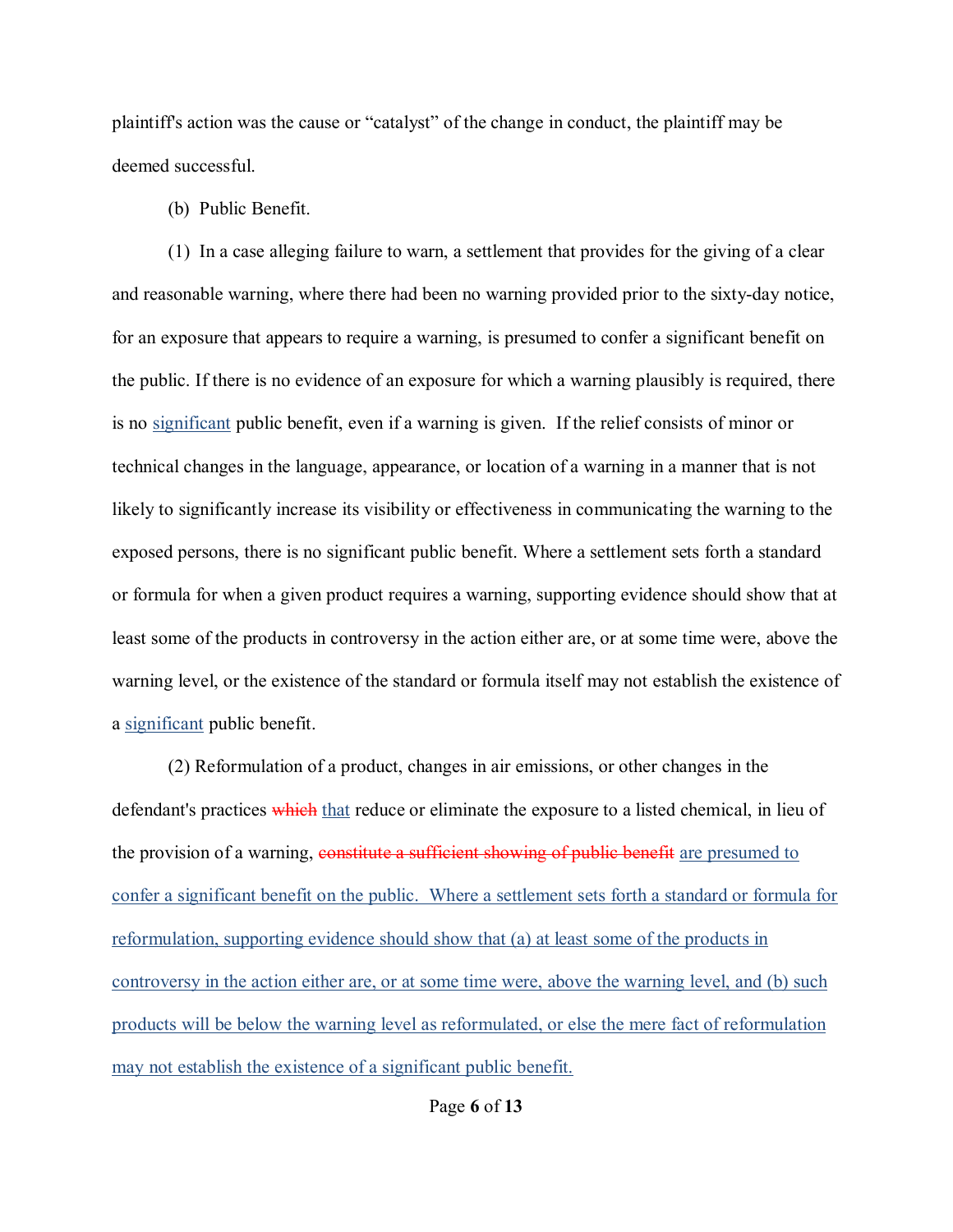(3) In a case alleging violations of Health and Safety Code section 25249.5, the reduction or elimination of the discharge of listed chemicals establishes a significant public benefit.

(c) Necessity of Private Enforcement. To establish necessity of private enforcement, the plaintiff should establish that its continued prosecution of the action was necessary to obtain the relief in the settlement. For example, where a defendant proposed in writing to provide certain relief, and the settlement or judgment does not provide any significant additional relief, additional fees incurred after the time that the offer was rejected may not be reasonable or necessary.

(d) Reasonable Fees. Hourly fees should be those reasonable for attorneys of similar skill and experience in the relevant market area. Once a lodestar fee is a calculated, a multiplier of that amount is not reasonable unless a showing is made that the case involved a substantial investment of time and resources with a high risk of an adverse result, and obtained a substantial public benefit. No fees should be awarded based on additional time spent in response to the Attorney General's inquiries or participation in the case, unless specifically identified and approved by the court.

(e) Documentation. All attorney's fees and investigation costs should be justified by contemporaneously kept records of actual time spent or costs incurred, which describe the nature of the work performed. Declarations relying on memory or recreated, non-contemporaneously kept records may raise an issue concerning the accuracy of the time estimate.

(f) "Contingent Fee" Awards. A "contingent" fee is an attorney's fee paid pursuant to an agreement between the plaintiff and the plaintiff's attorney under which the attorney will be paid a specified amount or percentage of the total recovery obtained for the plaintiff. Where a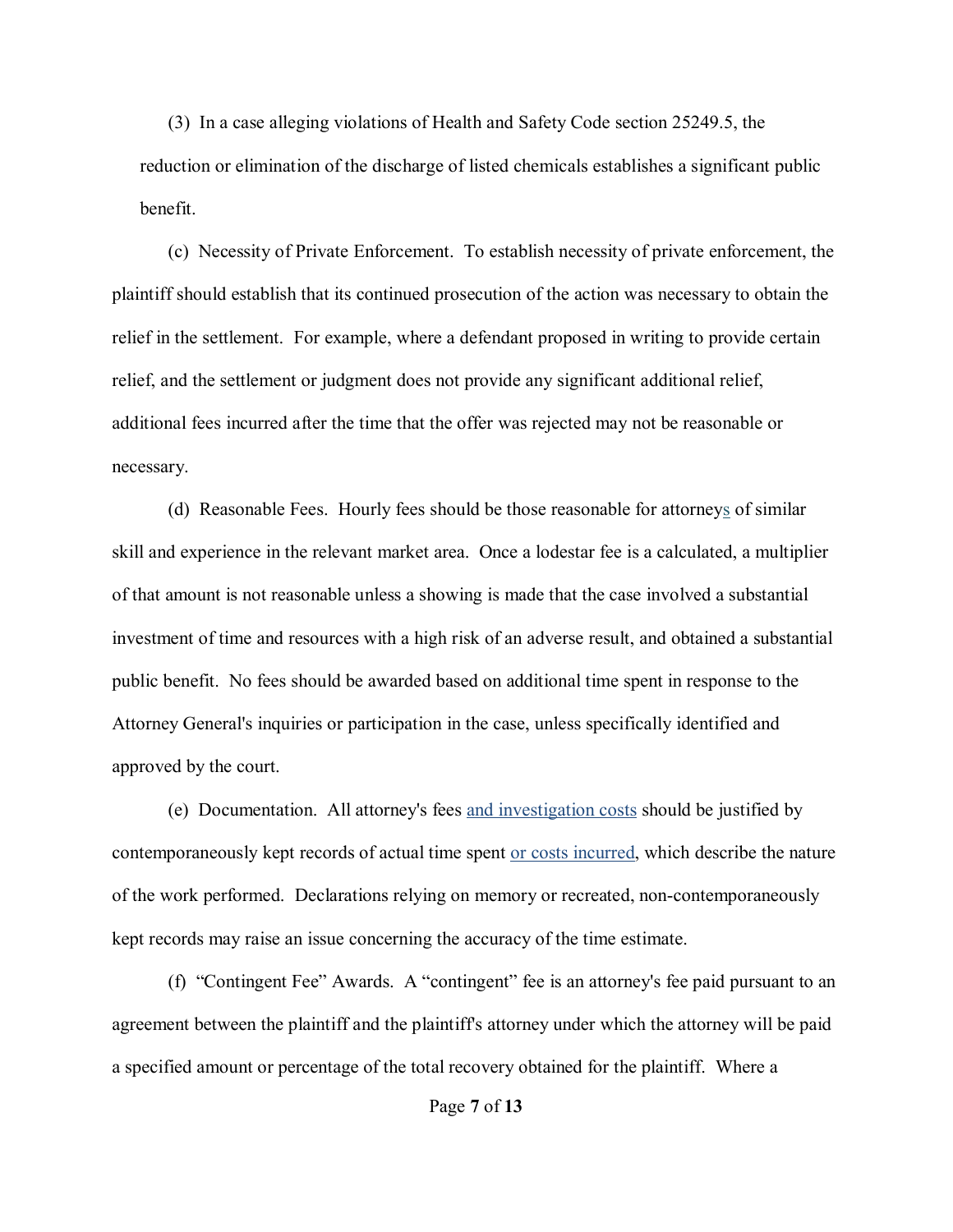plaintiff obtains an award of funds that belong exclusively to the plaintiff without any restriction, these fees generally are not considered to have been awarded by the court, and are reviewed by courts only under specified circumstances (e.g., compromise of a claim of a minor). In Proposition 65 cases, however, there typically is no award of damages or other unrestricted funds to the plaintiff (other than the plaintiff's 25% of any civil penalty recovery). Accordingly, simply denominating a fee award as "contingent" and based on the total monetary recovery does not necessarily render the fee amount "reasonable under California law," and such fees should be justified under Code of Civil Procedure section 1021.5 or another applicable theory. Note: Authority cited: Section 25249.7(f)(4) and (5), Health and Safety Code. Reference: Section 25249.7(f)(4) and (5), Health and Safety Code.

§ 3203. Reasonable Civil Penalty.

Penalties The reasonableness of civil penalties in a settlement will be evaluated based on the factors set forth in the Health and Safety Code section 25249.7(b)(2). The following factors are "[other factors] which justice may require" to be considered within the meaning of Health and Safety Code section  $25249.7(b)(2)(G)$ :

(a) A settlement with little or no penalty may be entirely appropriate. Civil penalties, however (75% of which must be provided to the Department of Toxic Substances Control) should not be "traded" for payments of attorney's fees. or not, based on the facts or circumstances of a particular case.

(b) Where a settlement provides additional payments to an entity in lieu of a civil penalty (including, for example, funds for environmental activities, public education programs, and funds to the plaintiff for additional enforcement of Proposition 65 or other laws), such payments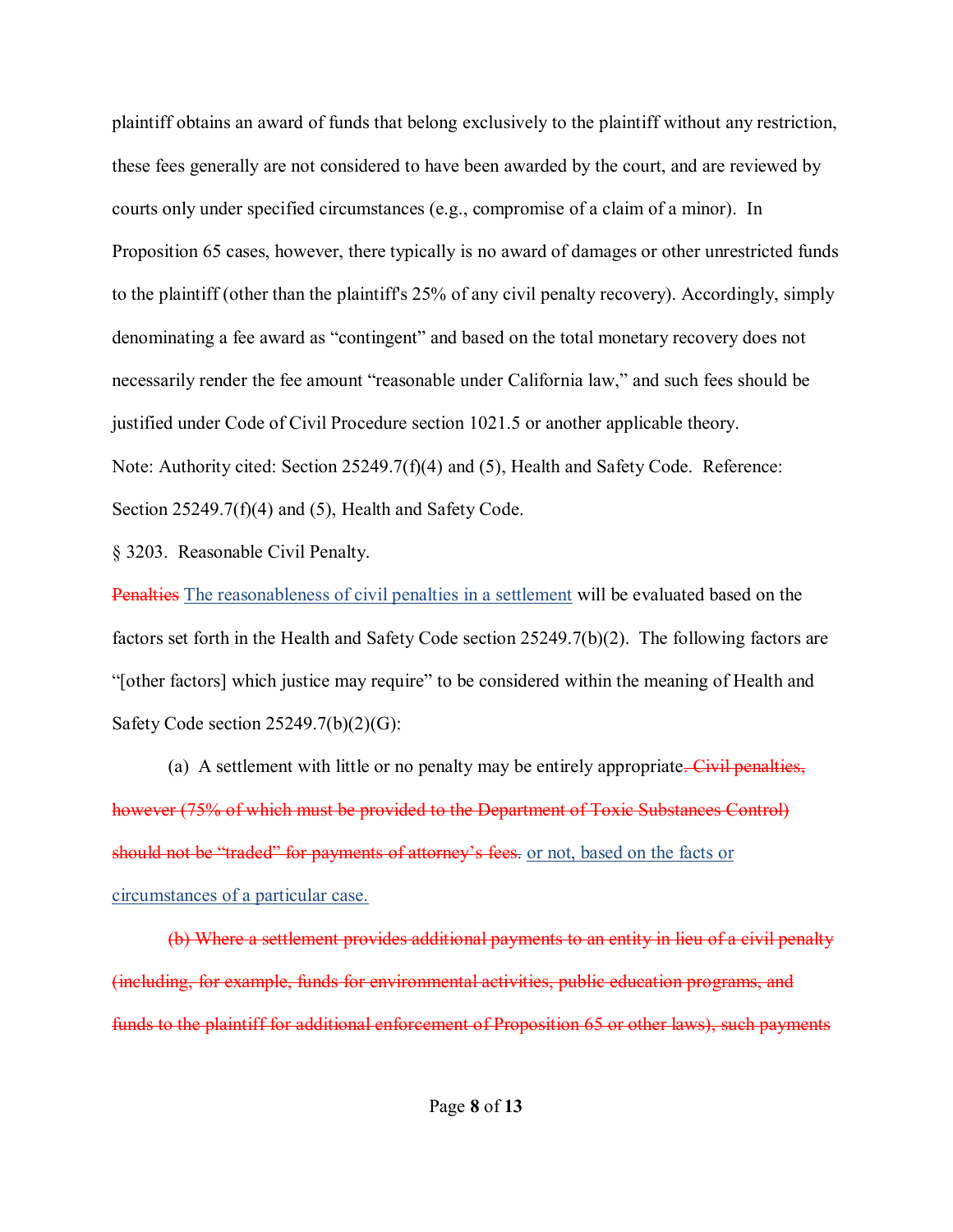may be a proper "offset" to the penalty amount or *cy pres* remedy, but are only proper if the following requirements are met:

(1) The funded activities have a nexus to the basis for the litigation, i.e., the funds should address the same public harm as that allegedly caused by the defendant(s) in the particular case.

(2) The recipient should be an entity that is accountable, i.e., is able to demonstrate how the funds will be spent and can assure that the funds are being spent for the proper, designated purpose.

(3) If the entity receiving the funds will in turn make grants of funds to other entities for specified purposes, the method of selection of the ultimate recipient of settlement funds must be set forth in the settlement agreement or in a separate public document referenced in the agreement. The selection procedure may vary depending on the facts of the particular case, but must give significant weight to a prospective grantee's ability to perform the funded task and its reliability and accountability.

(b) Recovery of civil penalties (75% of which must be provided to the Office of Environmental Health Hazard Assessment) serves the purpose and intent of Proposition 65. Accordingly, civil penalties shall not be "traded" for payments of attorney's fees.

(c) Where a settlement provides that certain civil penalties are assessed, but may be waived in exchange for certain conduct by the defendant, such as, for example, reformulating products to reduce or eliminate the listed chemical, the conduct must be related to the purposes of the litigation, provide environmental and public health benefits within California, and provide a clear mechanism for verification that the qualifying conditions have been satisfied.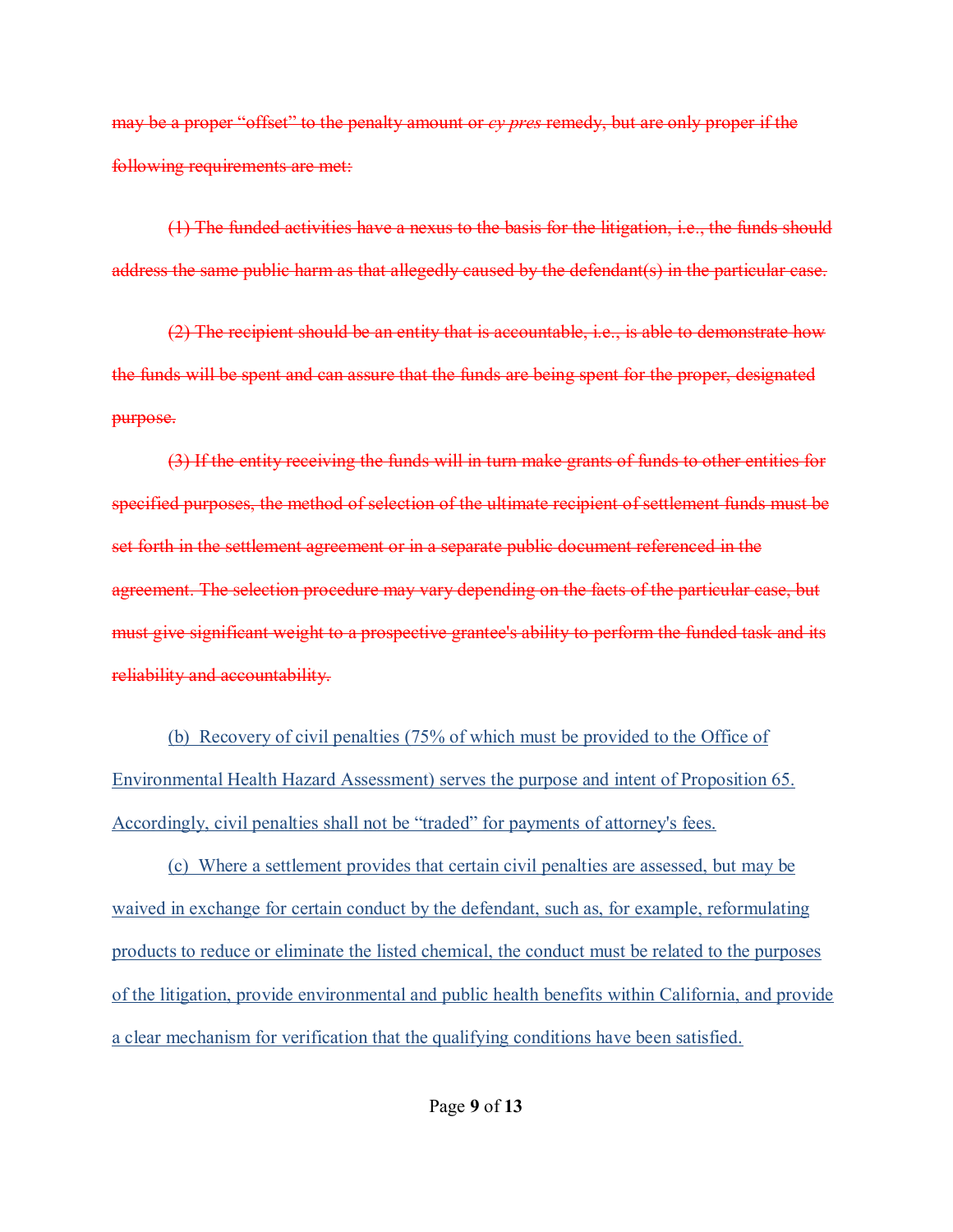(d) Where a settlement requires the alleged violator to make any Additional Settlement Payments to the plaintiff or to a third party, such Additional Settlement Payments are viewed as an "offset" to the civil penalty. The plaintiff must demonstrate to the satisfaction of the court that it is in the public interest to offset the civil penalty required by statute.

Note: Authority cited: Section 25249.7(f)(4) and (5), Health and Safety Code.

Reference: Sections 25249.7(b)(2) and Section 25249.7(f)(4) and (5), Health and Safety Code.

§ 3204. Other Provisions Additional Settlement Payments.

(a) Additional Settlement Payments should not be included in any Settlement that is not subject to judicial approval and ongoing judicial oversight.

(b) The Attorney General will consider settling parties' adherence to the following guidelines in determining whether to object to any Additional Settlement Payments in a proposed in-court settlement:

(1) The total amount of Additional Settlement Payment(s) should not exceed the amount of any noncontingent civil penalty to be deposited pursuant to Health and Safety Code section  $25249.12(c)(1)$ . A "noncontingent" civil penalty is the civil penalty that must be paid pursuant to a settlement, regardless of future events or actions of the defendant.

(2) The activities funded by Additional Settlement Payments should have a clear and substantial nexus to the violation alleged, *i.e.,* the activities should address the same public harm as that allegedly caused by the defendant(s) in the particular case. For the purposes of this paragraph, a "clear and substantial nexus" requires that the funded activity be designed to have a direct and primary effect within the State of California.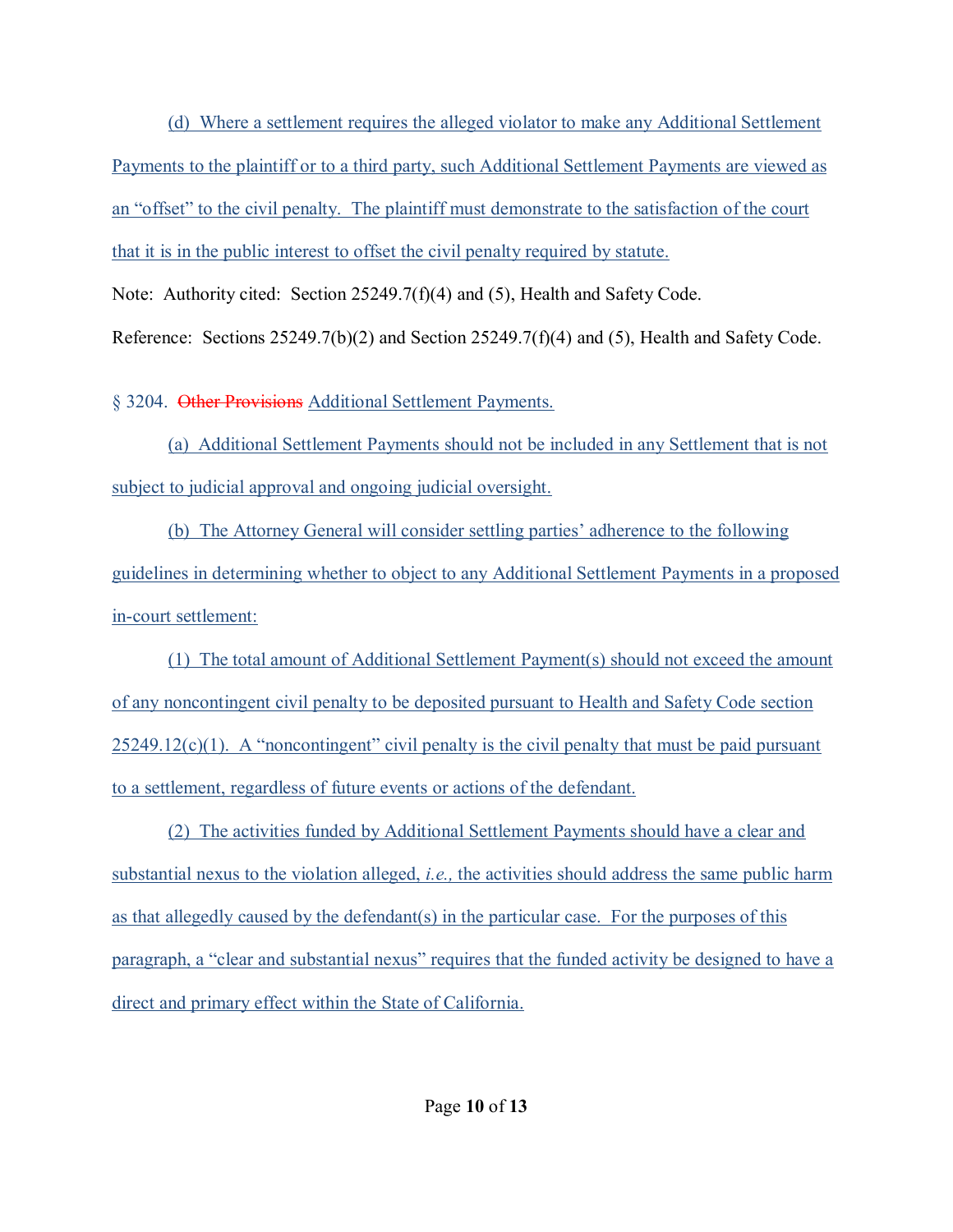(3) The recipient should be an entity that is accountable, *i.e.,* is able to demonstrate how the funds will be spent and can assure that the funds are being spent only for the proper, designated purposes described in the settlement. A statement supporting the recipient entity's accountability should be included in the settlement or in its supporting papers.

(4) The settlement should describe with specificity the activities to be funded and the amount of funding for each activity. It is not sufficient simply to state broadly that the Additional Settlement Payments will be used for future Proposition 65 enforcement, or to reduce exposure to toxic chemicals.

(5) The settlement should require the plaintiff to obtain and maintain adequate records to document that the funds paid as an Additional Settlement Payment, whether to the plaintiff or to a third party, are spent on the activities described in the settlement. The settlement should require the plaintiff to provide to the Attorney General, within thirty days of any request, copies of all documentation demonstrating how such funds have been spent.

(6) To enable the Attorney General and the Court to evaluate settlements that provide for Additional Settlement Payments, and to promote transparency in how such payments will be spent, any settlements providing for Additional Settlement Payments, or their supporting papers, should provide the following information:

(A) The identity of the entity receiving the payments, including whether it is a taxexempt organization operating under section  $501(c)(3)$  of the Internal Revenue Code.

(B) A disclosure of any economic interest that a party to the settlement or its counsel has in any entity, besides itself, that will receive all or part of any Additional Settlement Payment.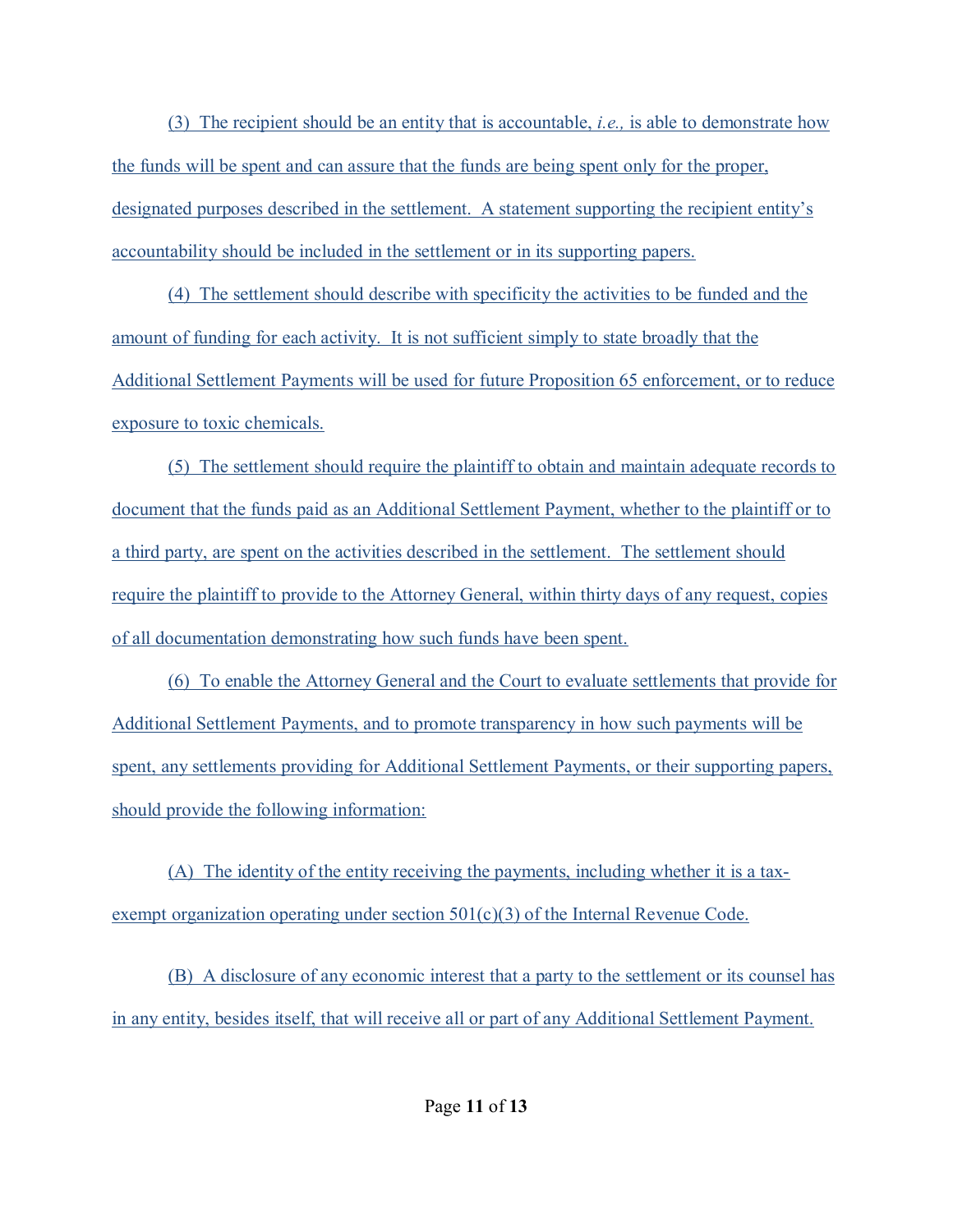For purposes of this subparagraph, "economic interest" has the meaning set forth in Sections 18703 to 18703.5, inclusive, of Title 2 of the California Code of Regulations.

(C) The mechanism by which the plaintiff will track any expenditures of Additional Settlement Payments to ensure that the money is spent consistent with the requirements of the settlement.

(D) If the settlement provides that the recipient entity will in turn make grants of funds to other entities to carry out the funded activities, the method of selection of the grantee. This may be set forth in the settlement or in a separate public document referenced in the settlement. The grantee selection procedure may vary depending on the facts of the particular case, but should give significant weight to a prospective grantee's ability to perform the funded activities in an accountable manner.

Note: Authority cited: Section 25249.7(f)(4) and (5), Health and Safety Code. Reference: Sections 25249.7(b)(2) and 25249.7(f)(4) and (5), Health and Safety Code.

§ 3204. § 3205. Other Provisions.

Certain other provisions of a settlement may either be unlawful or contrary to public policy, and could provide the basis for an objection by the Attorney General.

(a) Releases or other language describing the intended scope of claims resolved or barred by the settlement shall not purport to: